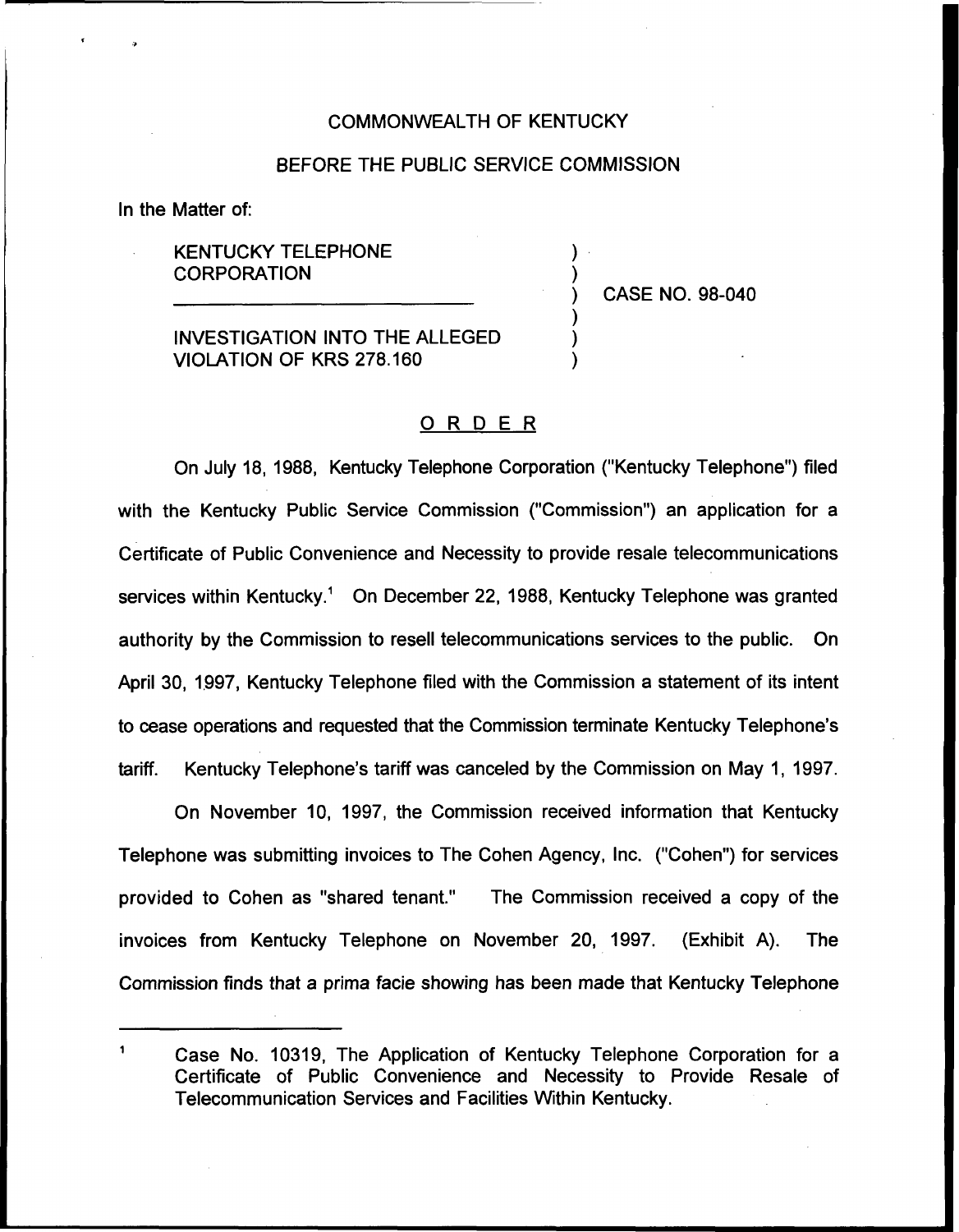failed to file with the Commission its application for approval to operate and its schedule of rates and conditions of service prior to collecting compensation for the provision of utility service in violation of KRS 278.160. Therefore, Kentucky Telephone should immediately cease and desist the provision of, or cease charging for, any and all resale telecommunications services within the Commonwealth of Kentucky. The Commission further finds that Kentucky Telephone should appear before the Commission to show cause why they should not be subject to penalties pursuant to KRS 278.990 for violatio of KRS 278.160.

IT IS THEREFORE ORDERED that:

Kentucky Telephone shall immediately cease and desist from providing or  $1<sub>1</sub>$ charging for any and all resale telecommunications services within the Commonwealth of Kentucky.

 $2.$ Kentucky Telephone shall appear at a hearing scheduled for March 11, 1998 at 9:00 a.m. Eastern Standard Time, in Hearing Room <sup>I</sup> of the Commission's offices at 730 Schenkel Lane, Frankfort, Kentucky to present evidence on the alleged violation of KRS 278.160 and to show cause why Kentucky Telephone should not be penalized under KRS 278.990 and should not be required to make refunds of compensation collected prior to obtaining a Certificate of Convenience and Necessity and filing its schedule of rates and conditions of service.

3. Any motion requesting any informal conference with Commission Staff to consider any matter which would aid in the handling or disposition of this proceeding shall be filed with the Commission no later than 20 days from the date of this Order.

 $-2-$